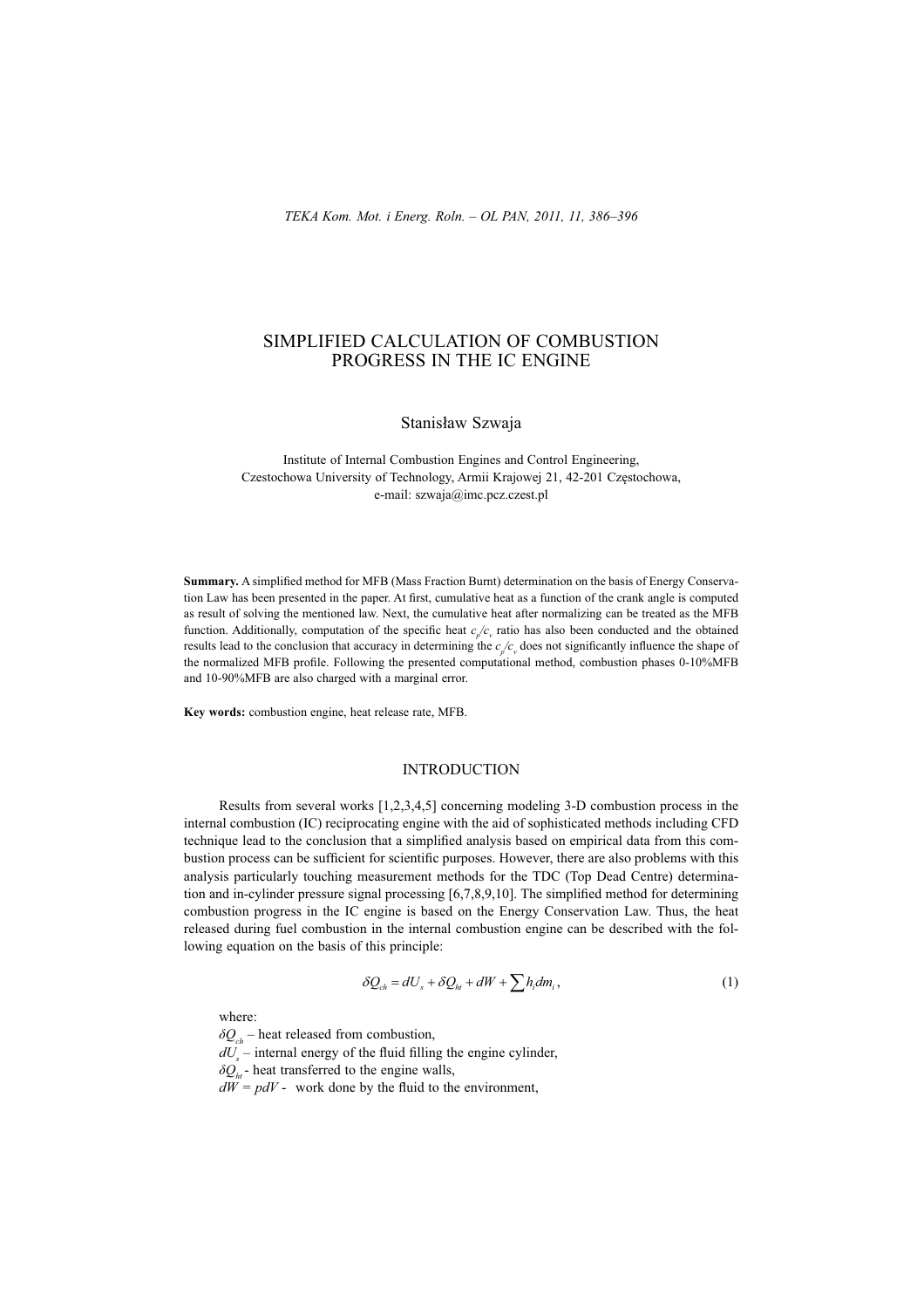$\sum h_i dm_i$  - crevices losses in energy.

The internal energy increment considered as total differential from a product of mass *m* and the specific heat  $c<sub>v</sub>$  and temperature  $T$  of the working fluid can be expressed by the equation:

$$
dU_s = d(mc_v dT) = mc_v dT + mTdc_v + c_v Tdm = mc_v dT + c_v Tdm.
$$
\n(2)

Assuming that the  $c<sub>v</sub>$  is constant and there is no mass transfer out of the closed cylinder space  $dm_i = 0$ ,  $dU_s$  can be determined as follows:

$$
dU_s = mc_v dT. \tag{3}
$$

Hence, after rearranging the equation (1), its form is obtained for the net heat released  $\delta Q_{\textit{net}}$ , which is not influenced by heat losses  $\delta Q_h$  to cylinder walls.:

$$
\delta Q_{net} = \delta Q_{ch} - \delta Q_{ht} = dU_s + d. \tag{4}
$$

Next, taking the differential form of the equation of state as follows

$$
Vdp + pdV = mRdT.
$$
\n<sup>(5)</sup>

then, rearranging it to the form:

$$
mc_v dT = \frac{c_v}{R} (Vdp + pdV),
$$
\n(6)

then, substituting it to the equation  $(3)$  and then to the equation  $(4)$  we finally obtain the equation (7):

$$
\delta Q_{net} = \left(\frac{c_v}{R}\right) Vdp + \left(\frac{c_v}{R} + 1\right) pdV.
$$
\n(7)

Considering the relations (8), (9) and (10) between the universal gas constant R and both the specific heats  $c_p$  and  $c_v$  at constant pressure and constant volume, respectively:

$$
R = c_p - c_v \quad (8), \ \ \gamma = \frac{c_p}{c_v} \quad (9), \ \ \frac{c_v}{R} = \frac{1}{\gamma - 1} \quad (10),
$$

the final equation for the net heat  $\delta Q_{net}$  over the crank angle increment  $d\theta$  can be derived as follows:

$$
\frac{dQ_{net}}{d\theta} \cong \left(\frac{1}{\gamma - 1}\right) p \frac{dV}{d\theta} + \left(\frac{\gamma}{\gamma - 1}\right) V \frac{dp}{d\theta} ,\qquad (11)
$$

where:

 $\gamma$  – ratio of the specific heats  $(c_p/c_p)$  at constant pressure and constant volume, respectively,  $p$  – in-cylinder combustion pressure,

 $V$  – in-cylinder volume,

 $\theta$  – crank angle (CA) deg,

*Qnet* – net heat released during combustion.

The equation (11) is applied for heat release rate (HRR) determination in the IC engine [5,11,12,13,14].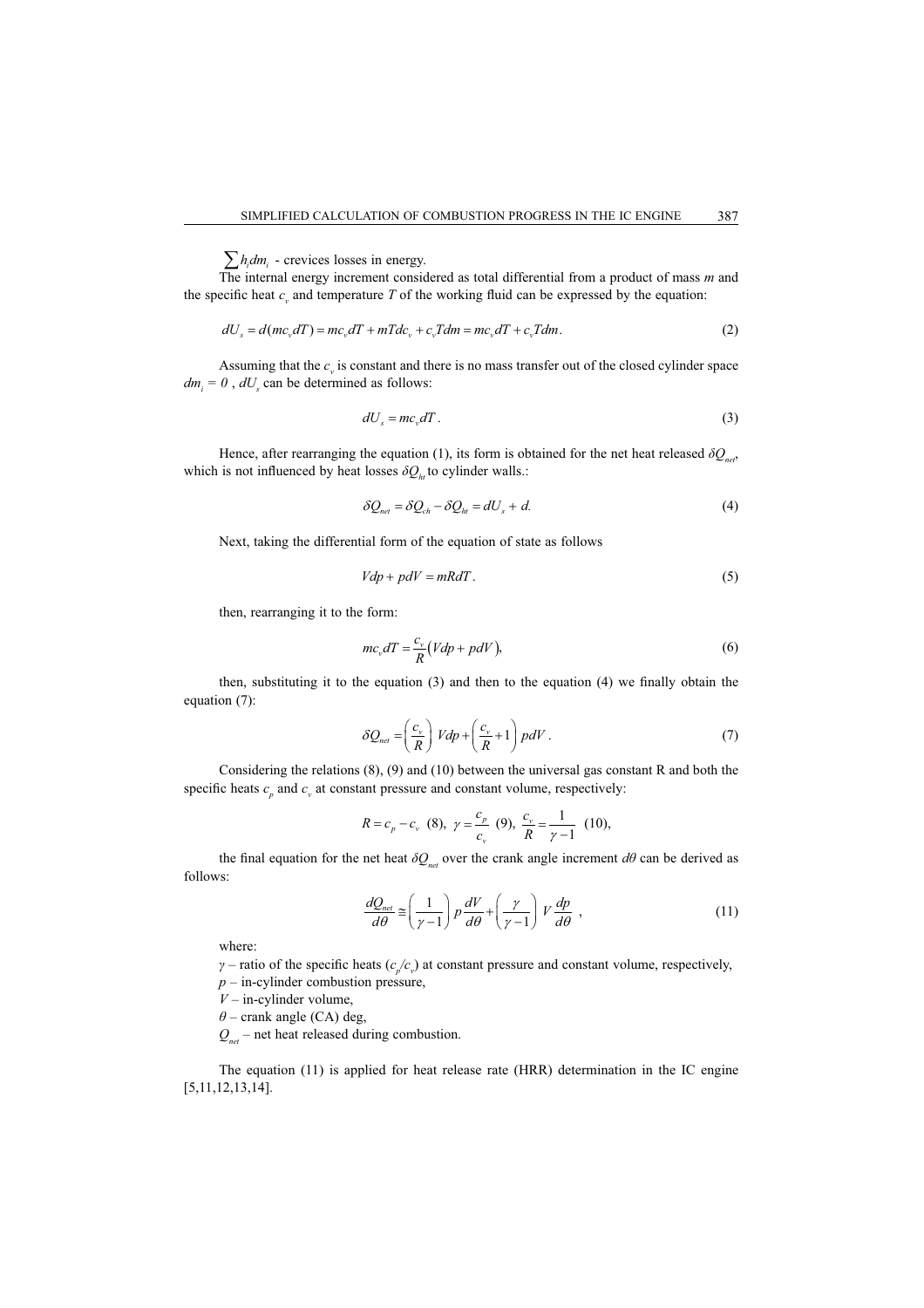In accordance with this equation, combustion progress can be expressed by the cumulative heat  $Q_{\text{net}}$ , which can be determined through integrating it over the  $\theta$ .

If someone assumes that the Lower Heating Value (LHV) of the fuel does not change at elevated pressure and temperature, then the heat released from combustion process can be expressed as a product of the fuel *LHV* and the fuel mass burnt  $M_F(\theta)$ . Thus, progress in combustion can be quantitatively described by the normalized function as the MFB (Mass of fuel Fraction Burnt) defined as follows:

$$
MFB(\theta) = \frac{M_{\rm F}(\theta)}{M_{\rm T}} = \frac{Q_{\rm net}(\theta)}{Q_{\rm net}},
$$
\n(12)

where:

 $M_F$  – mass of the fuel burnt since start of combustion up to the current crank angle  $\theta$ ,  $M_T$  – total mass of the fuel burnt in the single combustion event.

Although the MFB function is often used in the engine combustion analysis, difficulties as pointed in [15,16,17,18,19] might be encountered for anyone who wants to compute progress in combustion in the internal combustion (IC) engine on the basis of this equation (11). As far as both the  $p(\theta)$  and  $V(\theta)$  are known values, then the solution of the equation can be easily obtained. The problem appears in case when accurate determination of the  $\gamma$  ( $c_p/c_v$ ) ratio is required. There are several methods for calculating the  $\gamma$ . In general, these methods are based on empirical results. Gatowski et al. [20] proposed the  $\gamma$  can be determined as follows:

$$
\gamma = 1.38 - 0.08 \cdot \frac{(T - 300)}{1000},\tag{13}
$$

where:

*T* - temperature of the in-cylinder working fluid in K.

There are slightly different formulas for the  $\gamma$  determination in the [21] and [22].

$$
\gamma = 1.338 - 6 \cdot 10^{-5} T + 10^{-8} T^2,\tag{14}
$$

$$
\gamma = 1.38 - k_1 e^{\left(\frac{k_2}{T}\right)},\tag{15}
$$

where:  $k_i$  and  $k_2$  are constants from the range (0.2 - 900).

As anyone can notice, these equations are also functions of temperature.

Furthermore, the  $\gamma$  can be determined directly, following its definition on the basis of separate calculation of the  $c_p$  and  $c_v$ . In this case both the  $c_p$  and  $c_v$  can be determined from e.g. the NASA polynomials. During combustion, relation between burnt and unburnt air-fuel mixture varies, that contributes to change in the *γ*. Thus, the *γ* is changing from the  $\gamma$ <sub>*u*</sub> to the  $\gamma$ <sub>*b*</sub> which stand for the unburnt and burnt mixture, respectively. To compute the final  $\gamma$  for the total burnt and unburnt compounds of the fluid filling the engine cylinder, the mass-based ratio between burnt and unburnt content have to be provided. As the combustion progress requires  $\gamma$  value for its computation, thus both combustion progress represented by the released heat and the  $\gamma$  can be determined from an iteration process. As mentioned, the total  $\gamma$  of burnt and unburnt species can be determined on the basis of their mass fractions. Therefore, the MFB profile for the combustion progress is required. The most well-known function for MFB calculation is the empirical formula developed by Rassweiler and Withrow [23]. It is presented in the equation (16).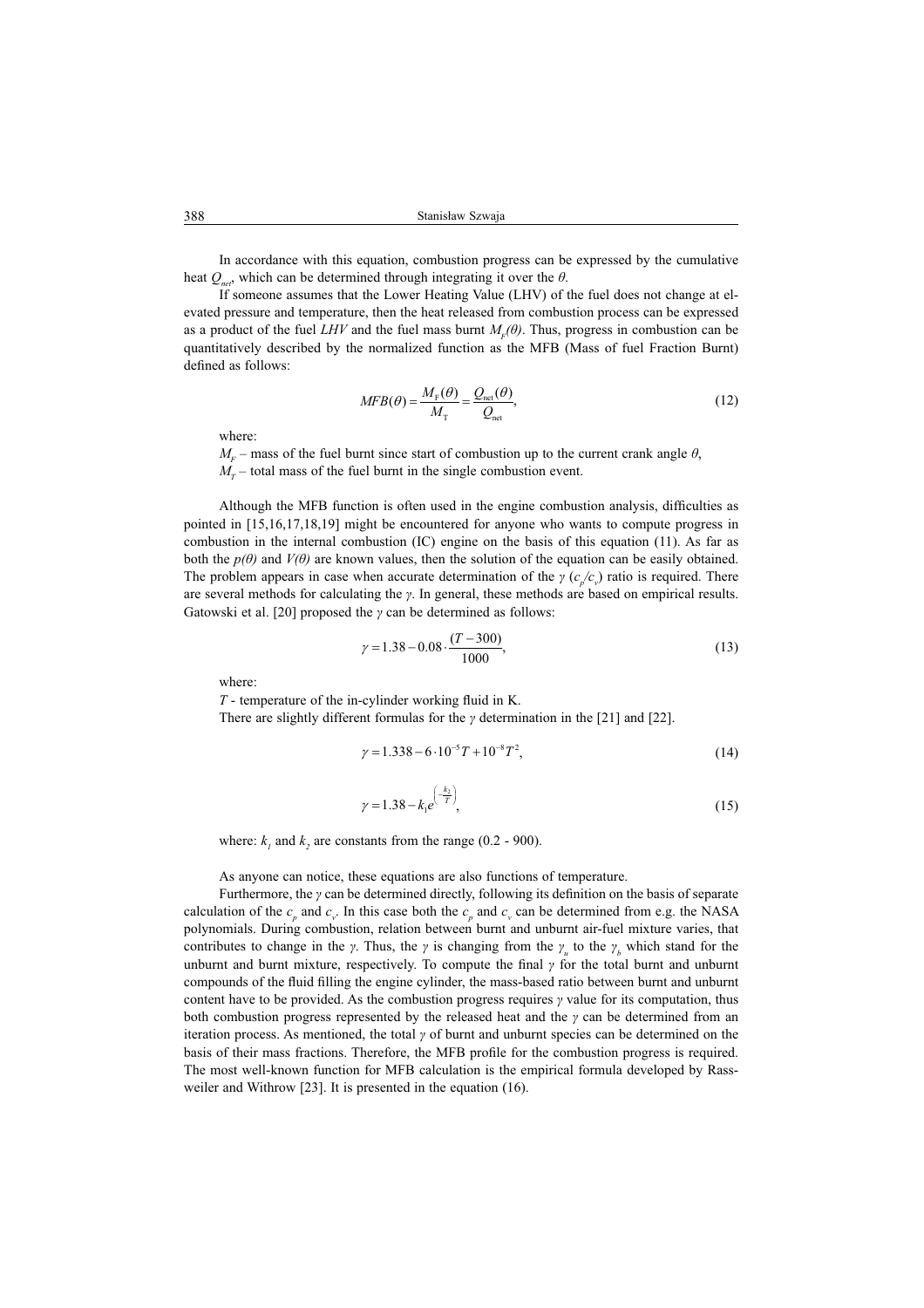$$
MFB_{\theta} = \frac{\sum_{\theta} \Delta p_{\theta}}{\sum_{\Delta p_{begin-end}}},\tag{16}
$$

where:

 $\theta$  – crank angle,  $\Delta p_{\theta}$  – corrected pressure rise with respect to combustion,

*begin – end* – location of begin and end of combustion.

However, the difficulty has to be faced with the proper determination of the end of combustion, which is necessary for the MFB computation. Brunt et al. [24] assumed that the end of combustion is located at the maximum of  $pV^{1.15}$ .

## RESULTS AND DISCUSSION

The main aim of the paper is to show that the combustion progress in the IC engine can be expressed by the normalized cumulative net heat represented by the MFB function. In that case no one takes care about determining the *y* with relatively high accuracy. Unlike the MFB, which is considered as pure empirical formula, the cumulative net heat is obtained through applying Energy Conservation Law for that purpose. Although normalized net heat cannot be managed as the MFB profile due to neglecting heat transfer to walls and the crevice effect, it can be applied as well as the empirical MFB formulas for the MFB determination. Furthermore, such approach is justified with respect to theory.

For example, combustion of hydrogen at stoichiometric ratio with exhaust gas recirculation (EGR) of 20% (by mass) was taken into analysis. The combustion pressure was acquired from the IC spark ignited CFR engine (displacement  $= 611 \text{cm}^3$ ) working at compression ratio (CR) of 10 with spark timing (ST) of 6 deg before TDC at rotational speed of 900rpm. In Figure 1 the incylinder combustion pressure vs crank angle is plotted. As seen, there are pressure fluctuations on the combustion pressure as a result of hydrogen combustion instabilities.



Fig. 1. In-cylinder combustion pressure history of hydrogen combustion at stoichiometric ratio with 20%EGR in the CFR engine with compression ratio of 10 and spark timing of 6 deg before TDC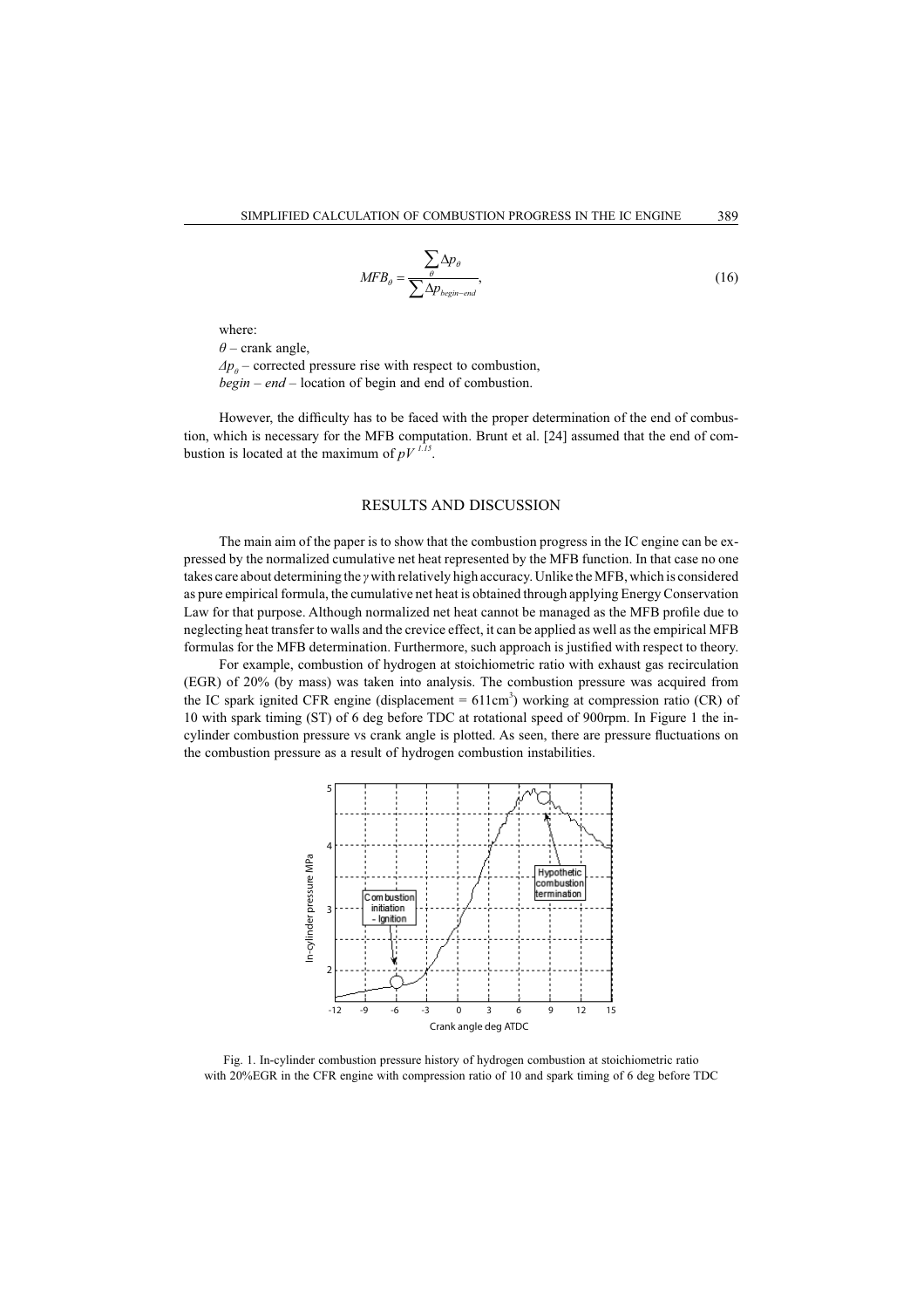As far as combustion progress is going on the chemical composition of the gases filling the combustion chamber is also varying from air and fuel (hydrogen and EGR gases) at the start of combustion to exhaust gases when combustion is completed. Hence, the  $\gamma = c_p/c_v$  ratio is also changing with the in-cylinder gas chemical composition change, as it is plotted in Figure 2.



Fig. 2. Estimated  $\gamma$  (cp/cv) of the in-cylinder gases during combustion of H2+air+20%EGR in the CFR engine ( $CR = 10$ ,  $ST = -6$  deg ATDC) vs crank angle

To show the impact of the  $\gamma$  on the heat release calculation and further, on the MFB function, four cases of various  $\gamma$  were taken for the analysis. They are shown in the table 1.

| No.            | $\gamma = c_p/c_v$                                                             | ( <i>a</i> ) temperature           | Air-fuel mixture composition            |
|----------------|--------------------------------------------------------------------------------|------------------------------------|-----------------------------------------|
|                | $1.396$ (constant)                                                             | $25^{\circ}$ C (NTP)               | Hydrogen+air $_{\text{stoic}}$ +20%EGR  |
| 2              | $1.347$ (constant)                                                             | 900K (temperature at the ignition) | Hydrogen+air $_{\text{stoic}}$ +20%EGR  |
| 3              | Varied from 1.34 to 1.24                                                       | Varied from 900K to 2500K          | Hydrogen+air $_{\text{stoic}}$ +20%EGR  |
| $\overline{4}$ | $\gamma = n$ , Constant, assumed as<br>polytrophic index $n$<br>of compression | Uknown                             | Hydrogen+air $_{\text{stotic}}$ +20%EGR |

Table 1: Four cases of the  $\gamma$  taken for MFB calculation

In the case 4 the *y* is assumed to be the polytrophic index *n* of the compression process in the piston engine following the equation (17):

$$
\gamma = \frac{\log \frac{p_0}{p_i}}{\log \frac{v_i}{v_0}},\tag{17}
$$

where:

 $p_0$ ,  $v_0$  - pressure and volume at spark timing, respectively,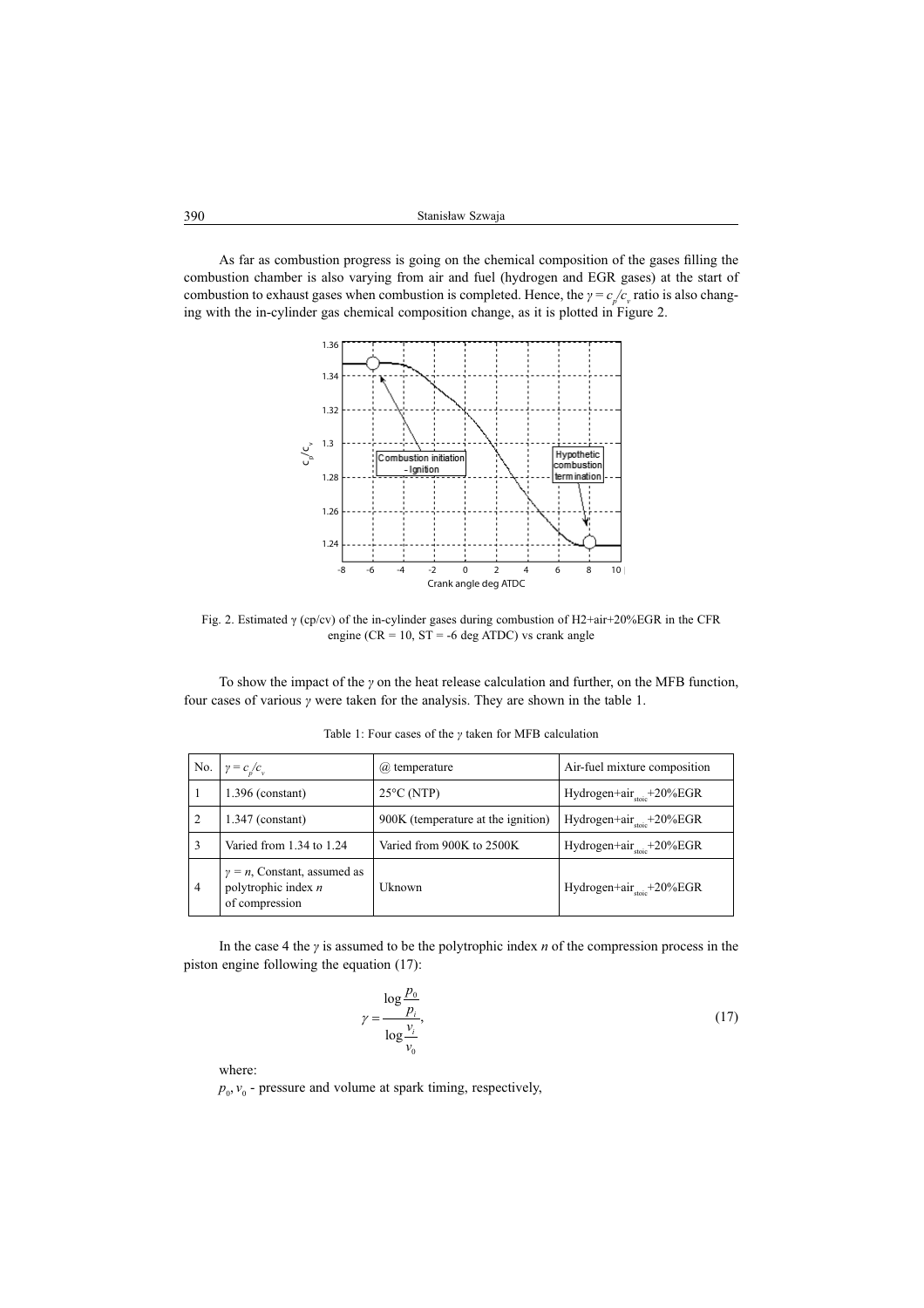$p_i$ ,  $v_i$  - pressure and volume at point *i* located before the spark timing with  $p_0$ ,  $v_0$ , *i* - 1, 2, 3 - index of the point *i* with  $p_i$ ,  $v_i$  taken for  $\gamma$  computation (Fig. 3).

As shown in Figure 3 the compression process in the  $log p - log v$  coordinating system is represented by almost the straight line. As the in-cylinder pressure increases with the in-cylinder volume decrease, the average temperature of the in-cylinder gases also increases, which causes higher heat transfer rate to the engine cooling system, therefore the instantaneous polytrophic index *n* decreases with compression process approaching the ignition point expressed by the  $p_0$ ,  $v_0$  coordinates. Thus, someone can assume that the polytrophic index  $n$  can be similar to the  $\gamma$  when it is calculated at the end of the compression stroke eg. assuming the data for  $p_0$ ,  $v_0$ , and  $p_1$ ,  $v_1$ .



Fig. 3. p-v diagram in log scale with points marked for polytrophic index computation

Following the equation (11), the heat release rate (HRR) was calculated using the real combustion pressure. Due to differentiating the  $dp/d\theta$  expression, undesired influence of pressure fluctuations on the heat release appeared. To avoid this shortcoming, low-pass filtering the combustion pressure with the cut-off frequency of 3.5 kHz was applied. Then, the pressure fluctuations were eliminated from the combustion pressure trace. As a result, the computed HRR curve was smooth, as presented in Figure 4a, in which the HRR vs crank angle computed with 3 different  $\gamma$  ( $c_p/c_p$ ) values is presented. As expected, higher  $\gamma$  results in lower HRR. Another feature can also be observed Figure 4a . It was found that all the three curves were similar in shape to each other, even though they were computed with different  $\gamma$ 's. Furthermore, cumulative net heat profiles for these  $\gamma$  ratios (Figure 4b) also look similar to each other. The noticeable difference is in the maximum HRR and maximum cumulative heat, which is justified if anyone assumes that coefficients  $\psi$ / $(\gamma + 1)$  and  $1$ /  $(\gamma + 1)$  (Eq.11) can vary with  $\gamma$  change.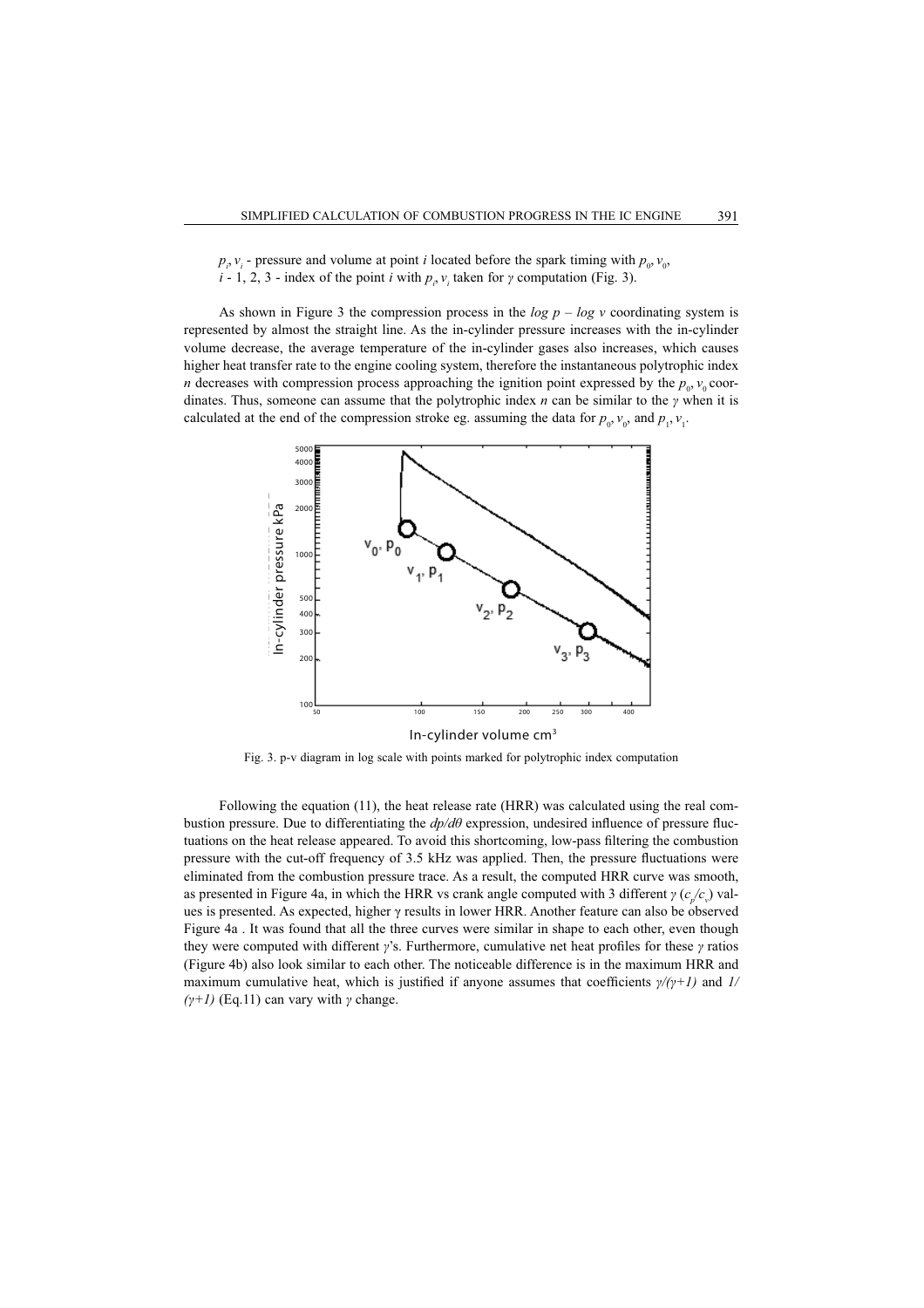

Fig. 4. HRR vs crank angle (a), cumulative net heat vs crank angle (b)

The difference in the cumulative heat between these curves presented in Figure 4b can be reduced if they are recalculated to normalized interval from 0 to 1, as shown in Figure 5a. Figure 5b depicts zoom onto 0.5 of the MFB. In the percentage scale this value corresponds to 50%MFB. There are limits in the MFB profile, which are particularly important in the analysis of the combustion process. They divide the combustion process into combustion phases as follows:

- $-$  0-0.1MFB (0-10%MFB) first combustion (or pre-combustion) phase,
- 0.1-0.9MFB (10-90%MFB) main combustion phase it is treated as combustion duration when expressed in CA deg.

0.5MFB (50%MFB) is treated as the centre of combustion. In its crankshaft location half of the fuel amount has been burnt.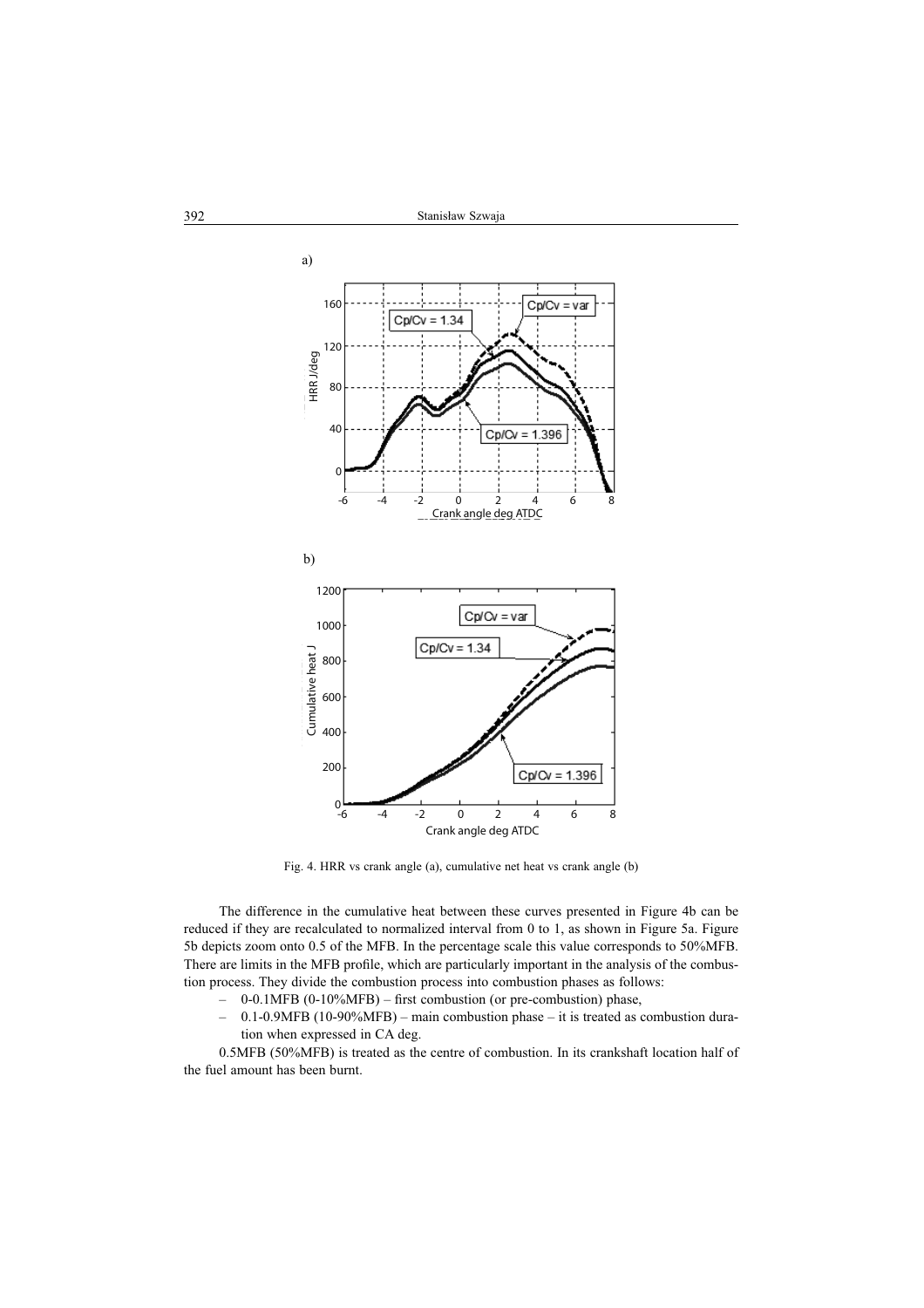The curve calculated for the  $\gamma$  varying with combustion progress (Table 1, case No.3) was considered as the most accurate to the real heat release, so it was taken as the reference trace to the others. As seen, the largest difference occurs for location of 0.5MFB (50%MFB) and it equals approximately to 0.16 CA deg. As far as the 0.1MFB and 0.9MFB are concerned, they are shifted to the same direction and the offset is almost the same. Thus, the combustion duration as measured from 0.1 to 0.9MFB might be charged with insignificant error when compared to the real 0.1-0.9MFB combustion phase.



Fig. 5. MFB profile (a), zoom to 0.5MFB (b)

As mentioned, there are several difficulties in calculating the  $\gamma$  ( $c_p/c_v$  ratio), so, the polytrophic index *n* of the compression stroke can be applied instead of the specific ratio  $\gamma$  as recommended by Tunestal [25]. As determined, the polytrophic index  $n = 1.34$  of the combustion pressure trace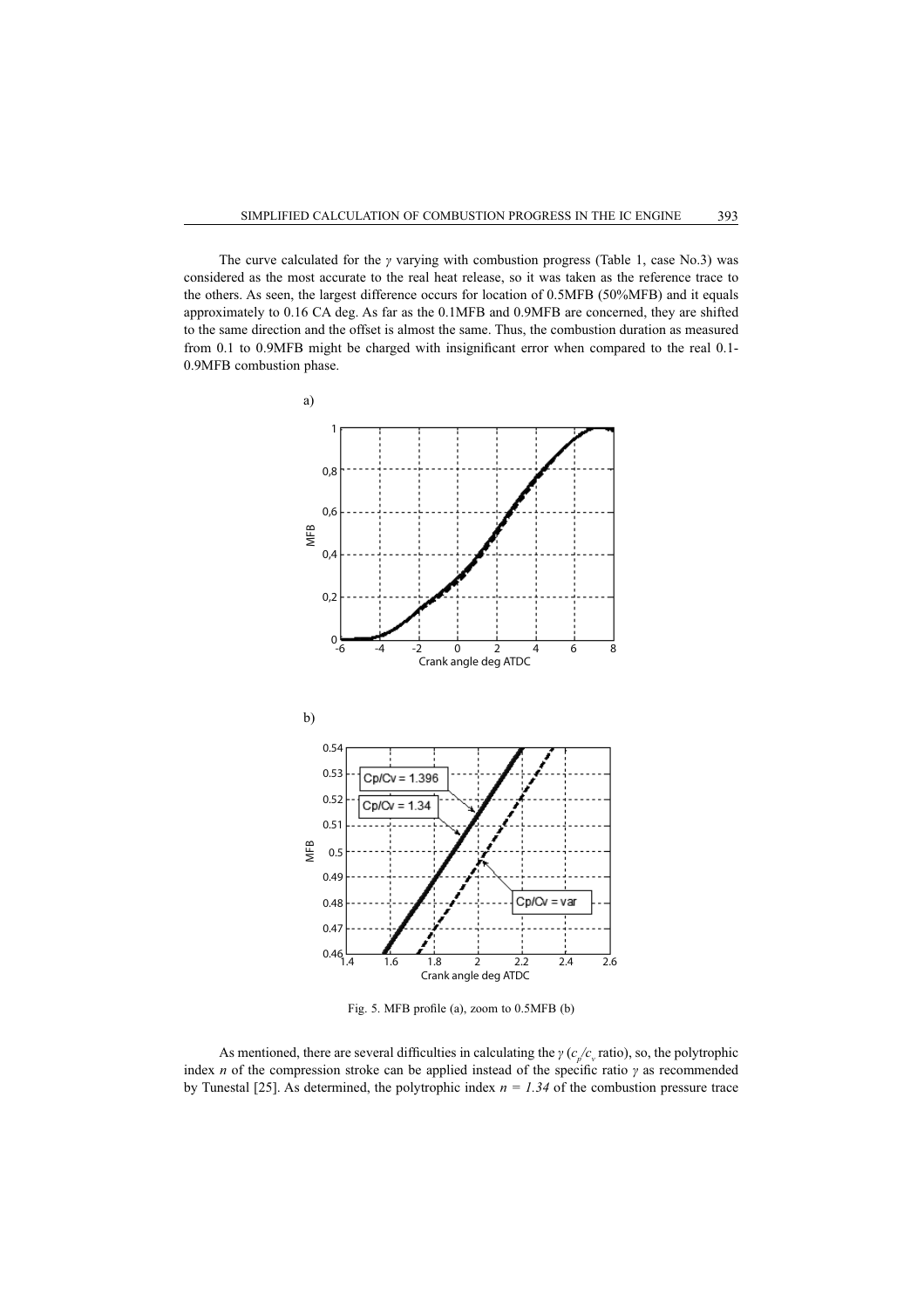data taken at the end of the compression stroke does not vary remarkably when compared with the  $\gamma = 1.347$  for the combustible mixture. Satisfactorily good compatibility between  $\gamma$  and *n* in this case comes from low heat transfer between walls and the in-cylinder fluid at the end phase of the compression stroke.

#### **CONCLUSIONS**

Progress in combustion determined as the normalized cumulative net heat on the basis of the Energy Conservation Law can be considered as good as the other methods for heat release rate (HRR) and MFB analysis in the IC engine. It provides several advantages such as satisfactory accuracy and simplified calculation, in which  $\gamma = c_p/c$ , ratio can be calculated as the compression polytrophic index directly determined from the compression pressure trace. Such assumption does not charge the final results with significant errors. Additionally, normalized net heat can be considered as substitution for the MFB, which usually is empirically determined. This approach for combustion progress analysis was successfully applied for combustion knock in the hydrogen fuelled IC engine [26].

#### **REFERENCES**

- 1. Tutak W., Jamrozik A.: Modelling of the thermal cycle of gas engine using AVL FIRE Software, COMBUSTION ENGINES/Silniki Spalinowe, No. 2/2010 (141), pp. 105-113, 2010.
- 2. Tutak W.: Thermal Cycle of Engine Modeling with Initial Swirl Process Into Consideration, COMBUSTION ENGINES/SILNIKI SPALINOWE, 1/2008 (132), pp. 56-61, 2008.
- 3. Kociszewski A.: Numerical analysis of spark plugs number influence on selected parameters of combustion in piston engine, COMBUSTION ENGINES, 1, (132), pp. 50-55, 2008.
- 4. Kociszewski A.: Three-dimensional modelling and experiment on combustion in multipoint spark ignition engine, MEMSTECH'2009, 22-24 MEMSTECH 2009, V-th International Conference Perspective Technologies and Methods in Mems Design, 22 - 24 April 2009, Polyana-Svalyava (Zakarpattya), UKRAINE, pp. 20-23, 2009.
- 5. Kociszewski A.: Numerical modelling of combustion in SI engine fuelled with methane, COMBUSTION ENGINES, 4/2009 (139), pp. 45-54, 2009.
- 6. Jamrozik A., Kociszewski A., Tutak W.: Dokładność pomiarów indykowania silnika spalinowego, Czasopismo Pomiary Automatyka Kontrola PAK 2009 nr 12, pp. 1030-1036, 2009.
- 7. Jamrozik A., Kociszewski A., Tutak W.: Błędy indykowania silnika ZI z dwustopniowym systemem spalania, Journal of KONES Powertrain and Transport, Vol. 16, No. 4, pp. 179-193, European Science Society of Powertrain and Transport Publication, Warsaw 2009.
- 8. Tutak W.: Interpretacja wyników pomiaru prędkości przepływu ładunku w komorze spalania tłokowego silnika spalinowego, Pomiary Automatyka Kontrola, Vol.54, nr 2, pp. 67-70, 2008.
- 9. Gruca M.: Cyfrowy system do analizy wykresu indykatorowego w czasie rzeczywistym, Zeszyty naukowe Politechniki Częstochowskiej nr 162, MECHANIKA z. 26, pp. 276-286, 2006.
- 10. Gruca M.: Zastosowanie Ğwiatáowodowego czujnika do dynamicznego wyznaczanie GMP tłoka, Fragment w monografii: Silniki gazowe; wybrane zagadnienia. Wyd. Politechniki Częstochowskiej, pp.256-267, 2010.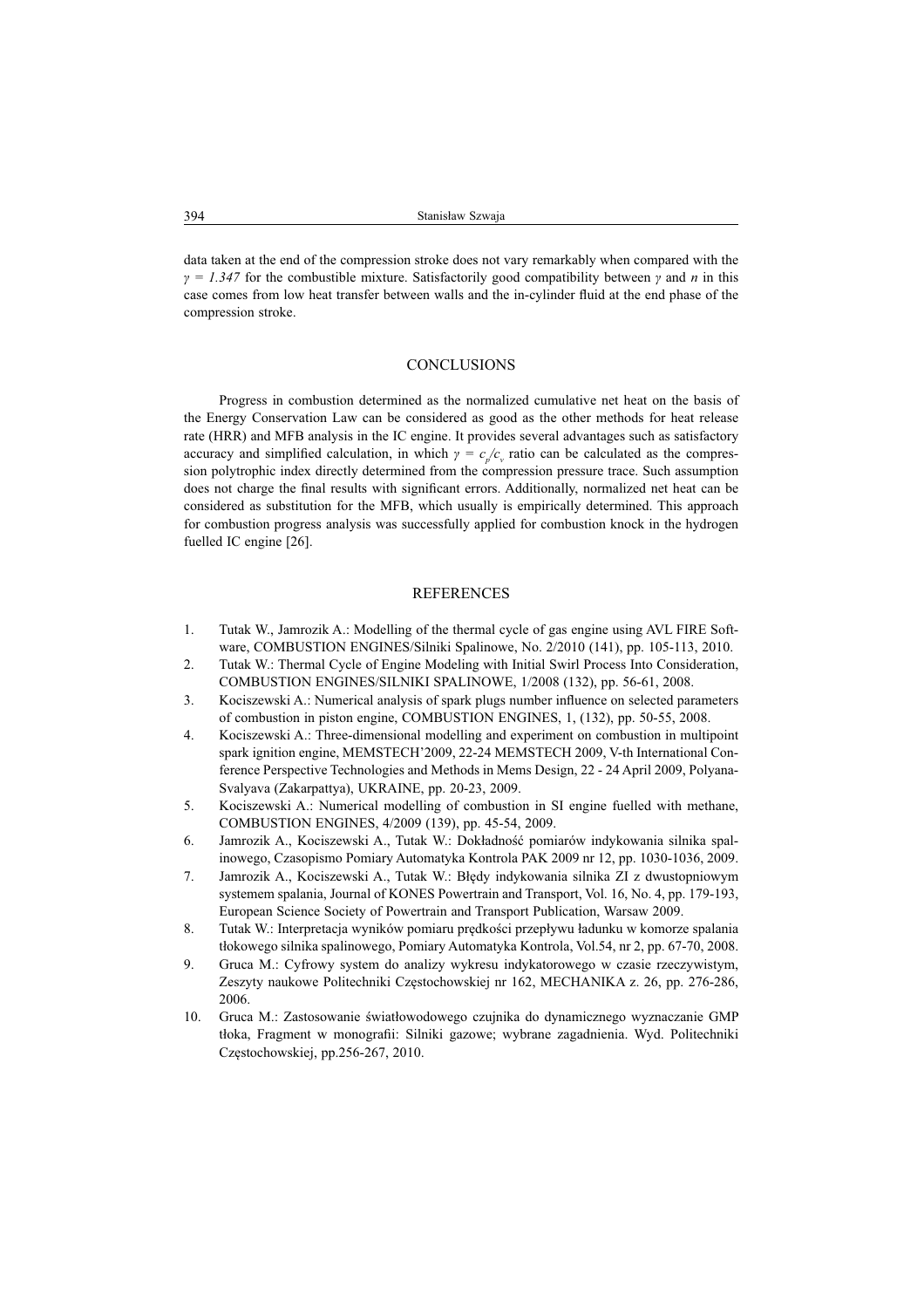- 11. Jamrozik A.: Modelling of two-stage combustion process in SI engine with prechamber, MEMSTECH 2009, V-th International Conference PERSPECTIVE TECHNOLOGIES AND METHODS IN MEMS DESIGN, Lviv-Polyana, pp. 13-16, UKRAINE 22 - 24 April 2009.
- 12. Jamrozik A., Tutak W.: Modelling of combustion process in the gas test engine, Proceedings of the VI-th International Conference MEMSTECH 2010 PERSPECTIVE TECHNOLOGIES AND METHODS IN MEMS DESIGN, pp. 14-17, Lviv – Polyana 2010.
- 13. Tutak W., Jamrozik A.: Numerical analysis of some parameters of gas engine, Teka Commission of Motorization and Power Industry in Agriculture, Volume X, pp. 491-502, Polish Academy of Science Branch in Lublin, Lublin 2010.
- 14. Cooney C.P., Yeliana, Worm J.J., Naber J.D.: Combustion Characterization in an Internal Combustion Engine with Ethanol–Gasoline Blended Fuels Varying Compression Ratios and Ignition Timing, Energy Fuels, 23 (5), pp. 2319–2324, 2009.
- 15. Bitar E.Y., Oppenheim A.K., Schock H.J.: Model for control of combustion in a piston engine, SAE paper 2006-01-0401, 2006.
- 16. Zhu G., Daniels C.F., Winkelman J.: , MBT timing detection and its closed-loop control using in-cylinder pressure signal, SAE paper 2003-01-3266, 2003.
- 17. M Mittal, G Zhu, H Schock: Fast mass-fraction-burned calculation using the net pressure method for real-time applications, Proceedings of the Institution of Mechanical Engineers, Part D: Journal of Automobile Engineering, 223, 3, pp. 389-394, 2009.
- 18. K Kar K., Stone R., Raine R., Thorwarth H.: Analysis of combustion in a small homogeneous charge compression assisted ignition engine, DOI: 10.1243/146808705X60834, Int. J. Engine Res. Vol. 7, pp. 237-253, IMechE 2006.
- 19. Jankowski A., Czerwiński J.: Memorandum of prof. A.K.Oppeheim and example of application of the Oppeheim correlation (OPC) for the heat losses during the combustion in IC engine, Journal of Kones Powertrain and Transport, Vol. 17, No.2, pp.181-194, 2010.
- 20. Gatowski J.A., Balles E.N., Chun K.M., Nelson F.E., Ekchian J.A., Heywood F.B.: A heat release analysis of engine pressure data, SAE Paper No: 841359, 1984.
- 21. Brunt M.F.J., Rai H., Emtage A.L. The calculation of heat release energy from engine cylinder pressure data, SAE Paper No: 981052, 1998.
- 22. Egnell R.: Combustion diagnostics by means of multizone heat release analysis and NO calculation, SAE Paper No: 981424, 1998.
- 23. Rassweiler G.M., Withrow L.: Motion pictures of engine flames correlated with pressure cards, SAE Paper No: 380139, 1938.
- 24. Brunt M.F.J., Emtage A.L.: Evaluation of burn rate routines and analysis errors, SAE Paper No: 970037, 1997.
- 25. Tunestal P.: Self-tuning gross heat release computation for internal combustion engines, Control Engineering Practise, 17, pp. 518-524, 2009.
- 26. Szwaja S, Jamrozik A.: Analysis of Combustion Knock in the SI Engine, COMBUSTION ENGINES/Silniki Spalinowe, Mixture Formation Ignition Combustion, Nr 2009-SC2, pp. 128 -135, June 2009.

# UPROSZCZONA METODA OBLICZANIA POSTEPU SPALANIA W SILNIKU O SPALANIU WEWNĘTRZNYM

**Streszczenie.** W artykule przedstawiono uproszczoną metode obliczania MFB (cześci spalonej masy) w oparciu o zasadę zachowania energii. Początkowo, ciepło skumulowane w funkcji kąta obrotu wału korbowego jest obliczane w wyniku rozwiązania powyższej zasady. Dalej, skumulowane ciepło po normalizacji może być